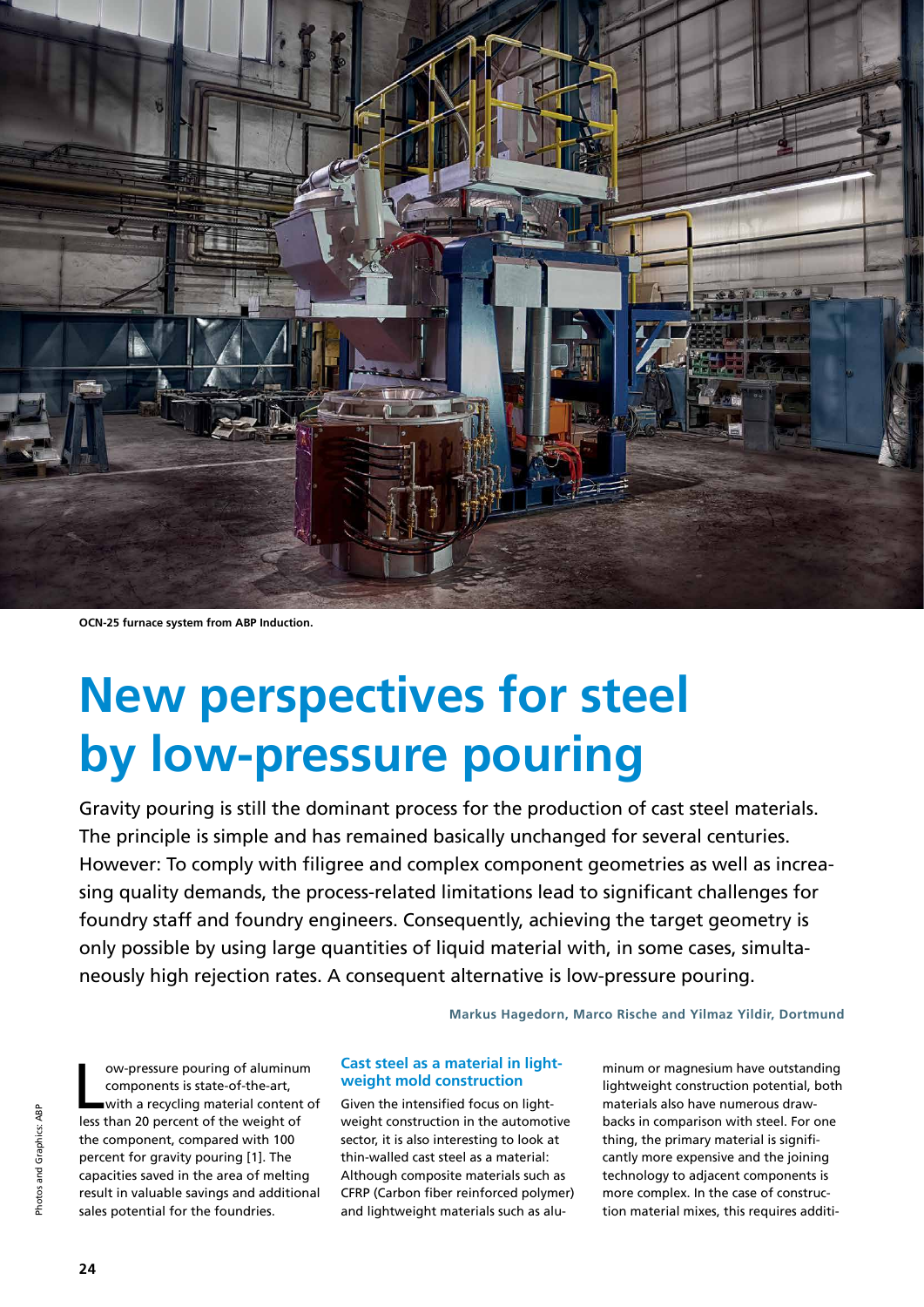# **MOLD AND COREMAKING**



**Figure 1: Stylized illustration of the savings of recycling material for thin-walled components.**

| Table 1: Comparison of process parameters between gravity and low-pressure pouring. |                                                                                                                           |                                                                                                                            |
|-------------------------------------------------------------------------------------|---------------------------------------------------------------------------------------------------------------------------|----------------------------------------------------------------------------------------------------------------------------|
| <b>Points</b>                                                                       | <b>Gravity pouring</b>                                                                                                    | Low-pressure pour                                                                                                          |
| Output                                                                              | $20\% - 50\%$                                                                                                             | Increased by a factor of 1.5 -2                                                                                            |
| Share of rejects                                                                    | Up to 25 % depending                                                                                                      | Reduced by a factor of 5-10 %                                                                                              |
| (depending on geometry)                                                             | on geometry                                                                                                               | through laminar and<br>reproducible mold filling                                                                           |
| Form layout (with several                                                           | A continuous casting cluster                                                                                              | Separated parts                                                                                                            |
| components per mold)                                                                | $\rightarrow$ Separation necessary                                                                                        | $\rightarrow$ No separation necessary                                                                                      |
| Rework                                                                              | Large feeder and gating systems                                                                                           | Smaller systems Final dimension sewing                                                                                     |
| Filter                                                                              | Required                                                                                                                  | Not required                                                                                                               |
| Melting furnace temperature                                                         | $1700 - 1750$ °C<br>$\rightarrow$ higher energy consumption<br>$\rightarrow$ short durability of the<br>refractory lining | approx. 1640 °C<br>$\rightarrow$ lower energy consumption<br>$\rightarrow$ longer durability of<br>the refractory material |
| Reproducibility/repeatability                                                       | - No controlled flow rate<br>- Temperature fluctuations during<br>des Prozesses during the process                        | - Controlled low- turbulence pressure curve<br>- Temperature control possible                                              |
| Wall thickness                                                                      | Thin wall thicknesses cannot be<br>produced economically                                                                  | $<$ 2 mm and $<$ 1 mm local                                                                                                |

onal costs for corrosion protection and makes repair concepts more expensive [2]. Materials such as aluminum are also not suitable for all cast parts (e.g. turbocharger housings). By low pressure pouring, steel components can be cast in a way that is load-bearing and has thinner walls. Thus, the material can bring about a significant advantage: It is easy to handle in common and globally available final assembly processes and suitable for fast repairs. It is therefore worthwhile to take a look at steel processing in low-pressure pouring processes.

# **Good reasons for low-pressure pouring**

One major advantage of low-pressure pouring, as already mentioned in the introduction, is the smaller sprue/feeder system (**Figure 1)** and thus the smaller amount of circulation material. However, less circulation material not only means that less feedstock is required and production costs are reduced, but also that the costs of the downstream

process steps (separating, fettling, deburring, ...) are significantly reduced [3] (**Table 1**). Due to the potential for lightweight construction, the share of low-pressure pouring in aluminum processing is rising steadily. Gravity pouring in the aluminum sector is used today for well below 50 percent of components.

Low-pressure pouring opens up the possibility of pouring thin-walled parts. "In automotive engineering, this means that structural components as well as nodal elements in the chassis area and also axle components are becoming the direct focus of attention," explains Franz-Josef Wöstmann [4], Head of the Foundry Technology and Lightweight Construction Department at the Fraunhofer Institute for Manufacturing Technology and Applied Materials Research (IFAM). In his opinion, steel demonstrates its unique combination of high strength, ductility and rigidity in thin-walled production. He believes this applies not only to the passenger car sector but to the commercial vehicle sector as well. The additional advantage here is that the more rigid structures allow higher payloads and are therefore more efficient and resource-saving in operation.

In mechanical and plant engineering, various machine components up to the drives, especially for high torque motors, could be cast, which in turn could also be used in the automotive industry in the future. The application of the low-pressure pouring process is not only confined to thin-walled lightweight components. The essential advantages, such as low-turbulence mold filling, reduced gating and feeder systems and adjustable and reproducible pouring conditions are equally beneficial for virtually all other areas of application in cast steel. IFAM has already built two prototype systems and is further developing these for use in cast steel. This gives interested parties the opportunity to test their own components in low-pressure pouring without being subject to the boundary conditions and restrictions of ongoing production. It is now possible for the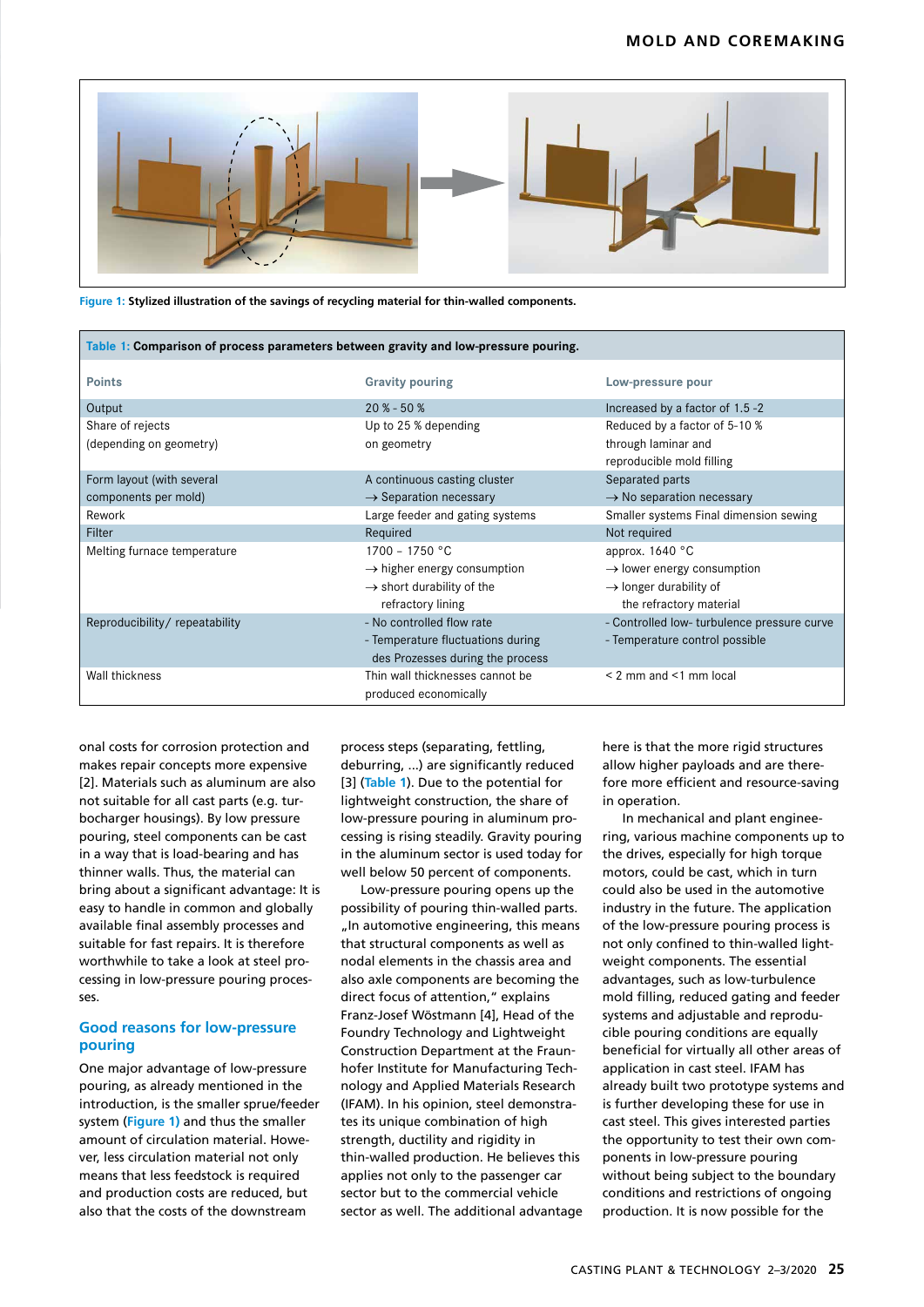

**Figure 2: Illustration of the modular OCN system for highest system availability.** 

first time not only to simulate the technical and economic advantages of the process.

The environmental factor also plays a major role: Minimizing of circulation and scrap material reduce the energy required per kilogram of good castings by up to 50 percent. Finally, lower quantities of liquid material and lower pouring temperatures mean that less molding material is required, which is also a major driver of energy consumption and costs. "Feedback from our customers shows that the advantages mentioned substantially increase the cost-effectiveness of the process in comparison to gravity pouring," explains Dr. Marco Rische, CTO at ABP Induction. In low pressure pouring, the core process is encapsulated, thus minimizing problems with sparking, splashing and emissions for employees during the pouring process. In terms of environmental and sustainability aspects, thin-walled production directly addresses high-strength lightweight construction, which helps to reduce fuel and energy consumption during operation. In terms of production, the possible wall thickness reduction in the design process further reduces energy and material requirements. In comparison to competitor processes, this makes it possible to dispense with mixed construction variants or composite materials involving costly recycling processes. As you can see, it is ultimately also about the interaction of these operational and environmental requirements with quality and cost factors of mass production as well as design aspects.

### **The OCN furnace system from ABP Induction**

"The OCN furnace system was developed on the basis of the established ABP pouring furnaces in order to enable the low-pressure pouring process to be used in cast steel," explains ABP CTO Dr. Marco Rische. This is the only system for low-pressure pouring of steel castings to date that has proven itself in industrial practice after extensive preliminary tests [5,6]. Depending on the design, it offers a useful capacity of 1,000 to 10,000 kilograms. The furnace system with modern IGBT converter technology is designed for steel, iron and non-ferrous castings. The pouring of bronze and copper components is also possible with the mentioned benefits.

Components with a thickness of up to 0.8 millimeters have been realized by low-pressure pouring. The average in practice has currently settled at an average of 1.5 to 2 millimeters, for components with a length of up to 1.2 meters. Thanks to the ABP pressure control, corresponding casting molds can be entirely filled within a few seconds, without the risk of imperfections or porosities if the process is properly controlled. Low-pressure pouring thus enables complex and weight-optimized geometries to an extent similar to that of precision pouring. In contrast, the significantly lower manufacturing costs of low-pressure pouring components and the possibility of producing thin-walled components in almost any size.

The OCN low-pressure pouring furnace is designed according to the Teapot principle (**Figure 2**). This offers

considerable benefits in operation. Besides the high buffering capacity, the possibility of depositing residual slag in the furnace vessel and slag-free pouring without the risk of freezing have also proved successful in practical applications. Furthermore, the crucible inductor allows the OCN furnace system to be completely emptied quickly, e.g. for an alloy change. Last but not least, the furnace has a modular design so that the individual elements can be replaced easily and quickly at the end of their respective refractory life and the system is highly available.

#### **From practice: Initial experience**

In contrast to gravity pouring, the low-pressure pouring process is automated to a high extent. Mold filling is pressure-controlled and the temperature can be regulated within a minimum tolerance range. This process therefore resolves the challenge posed by unregulated temperature, because in the high temperature range there is a higher risk of gas porosity, sand inclusions, rough surfaces or even mechanical adhesion, while in the low temperature range, there is a risk of crack formation and inadequate mold filling. In the OCN system, the metal in the furnace is contained in a closed container with a protective gas atmosphere. This means that the melt absorbs less hydrogen and other impurities and the oxide formation is minimized. This is the basis for good pouring quality. In addition, materials can also be cast which could not be poured in conventional processes because of their high oxidation tendency, i.e. including copper alloys with an affinity for oxygen.

The pressure curve for controlling the mold filling can be individually adapted and archived for each casting mold. The low-pressure control works with proportional technology and achieves accuracies of  $\pm 1$  mbar. "The support points of the pressure curve can be adjusted in the range of tenths of a second", says Dietmar Mitschulat, software engineer at ABP Induction responsible for programming the control of the OCN system. What he also values: "With every pouring process, there is an automatic comparison of target and actual values." Additional production values (furnace pressure at start, target pressure, actual pressure, argon consumption during pouring, mold contact pressure target and actual, temperature during pouring) are archived and can be used for continuous impro-